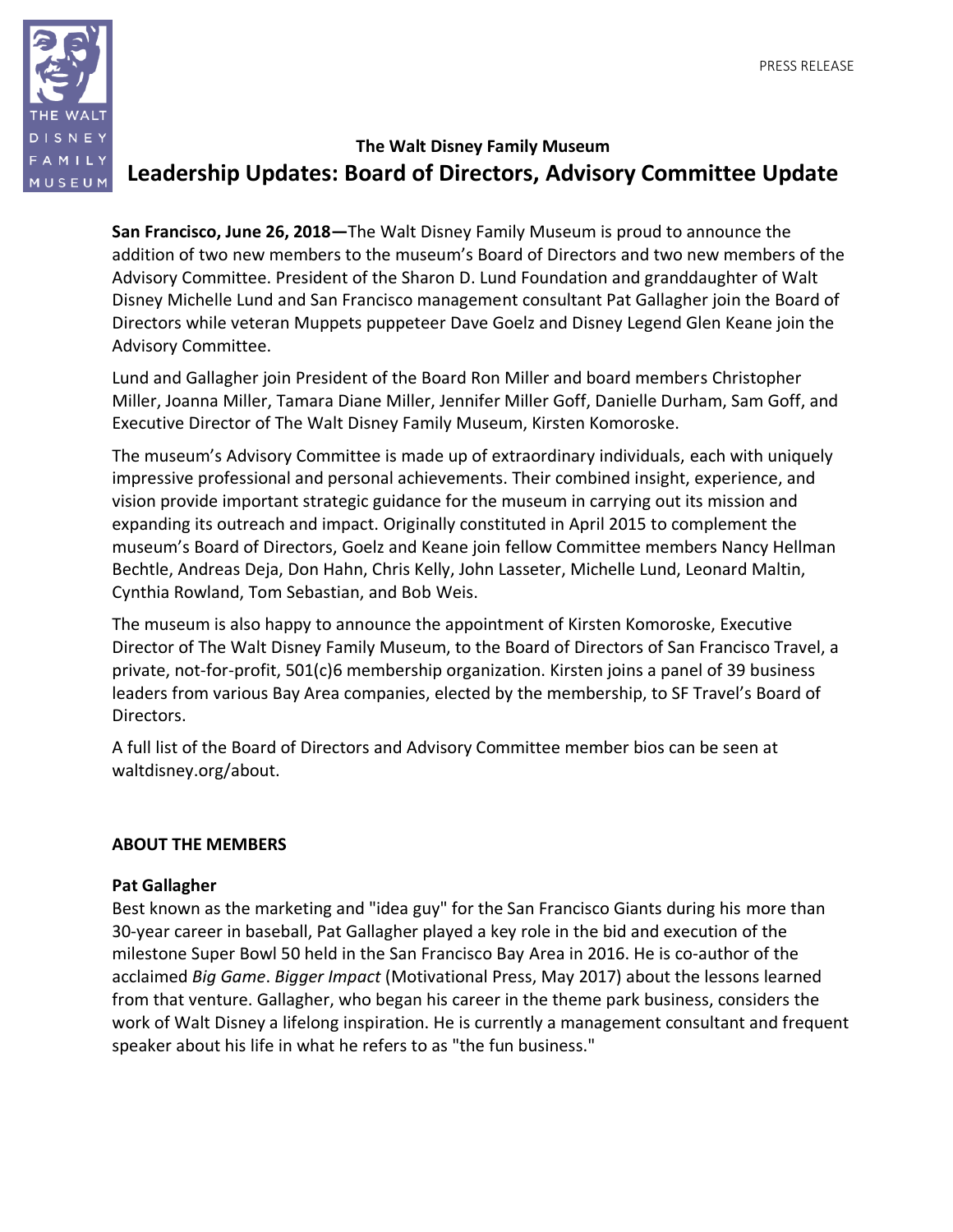### **Dave Goelz**

Dave Goelz has been a principal puppeteer with The Muppets for 43 years. His characters include The Great Gonzo, Bunsen Honeydew, Zoot, Beauregard, and Waldorf, among many other Jim Henson Company creations. Goelz first started working for Henson Associates in 1973 as a puppet designer and builder and periodically had the opportunity to perform. The first highlysuccessful characters that he built were Animal, Zoot, and Floyd Pepper. Despite the fact that he had no formal training for puppeteering, he went on to perform as Zoot, the blue-haired saxophone player from The Muppet Show's house band, Dr. Teeth and the Electric Mayhem. He eventually stopped building puppets and now works exclusively as a performer.

### **Glen Keane**

A 38-year veteran of Walt Disney Animation Studios, Glen Keane is most noted for animating such legendary Disney characters as Ariel in *The Little Mermaid*, Aladdin, Pocahontas, the Beast from *Beauty and the Beast*, and Tarzan. Keane also served as Supervising Animator and Executive Producer on Disney's 2010 box office hit *Tangled*. In 2012, Keane left Disney to launch Glen Keane Productions and has since gone on to collaborate with Google, the Paris Ballet, Riot Games, and Green Egg Media. In 2017, Keane's *Dear Basketball*, a collaboration with Kobe Bryant and John Williams, won the Academy Award® for Best Animated Short Film. Keane is the recipient of ASIFA-Hollywood's 2008 Winsor McCay Award for Lifetime Achievement in Animation, the 2012 Tex Avery Award, and was a 2013 Disney Legend Award honoree for his contribution in Animation.

### **Kirsten Komoroske**

Kirsten joined The Walt Disney Family Museum as Executive Director and Member of the Board of Directors in 2013. Prior to that, as a practicing lawyer, Kirsten specialized in advising nonprofit organizations and corporations on a wide range of strategic, business, and human resources issues. Kristen has held a number of executive and board positions, including General Counsel and Vice President of Human Resources for Tyco Electronics Corporation, Interim Vice President of Human Resources at Groupon, Inc., and Chair of the Board of Directors of the Peninsula Humane Society & SPCA. She has a background in and a lifelong passion for the arts, having grown up studying violin and modern dance. She received her Bachelor of Arts in Italian from the University of California, Berkeley and a Doctor of Law from Santa Clara University.

### **Michelle Lund**

Michelle Lund is president of the Sharon D. Lund Foundation, a charitable organization founded in 1973 by her mother (and Walt Disney's youngest daughter), Sharon Disney Lund, to support initiatives in the arts, health and wellness, human services, and higher education for the future of children and the youth of today. In 2013, the Foundation provided grants totaling more than \$5 million to organizations and projects working in its focus areas. Michelle also serves as a member of the Board of Trustees for California Institute of the Arts (CalArts) and Earthfire Institute Wildlife Sanctuary & Retreat Center.